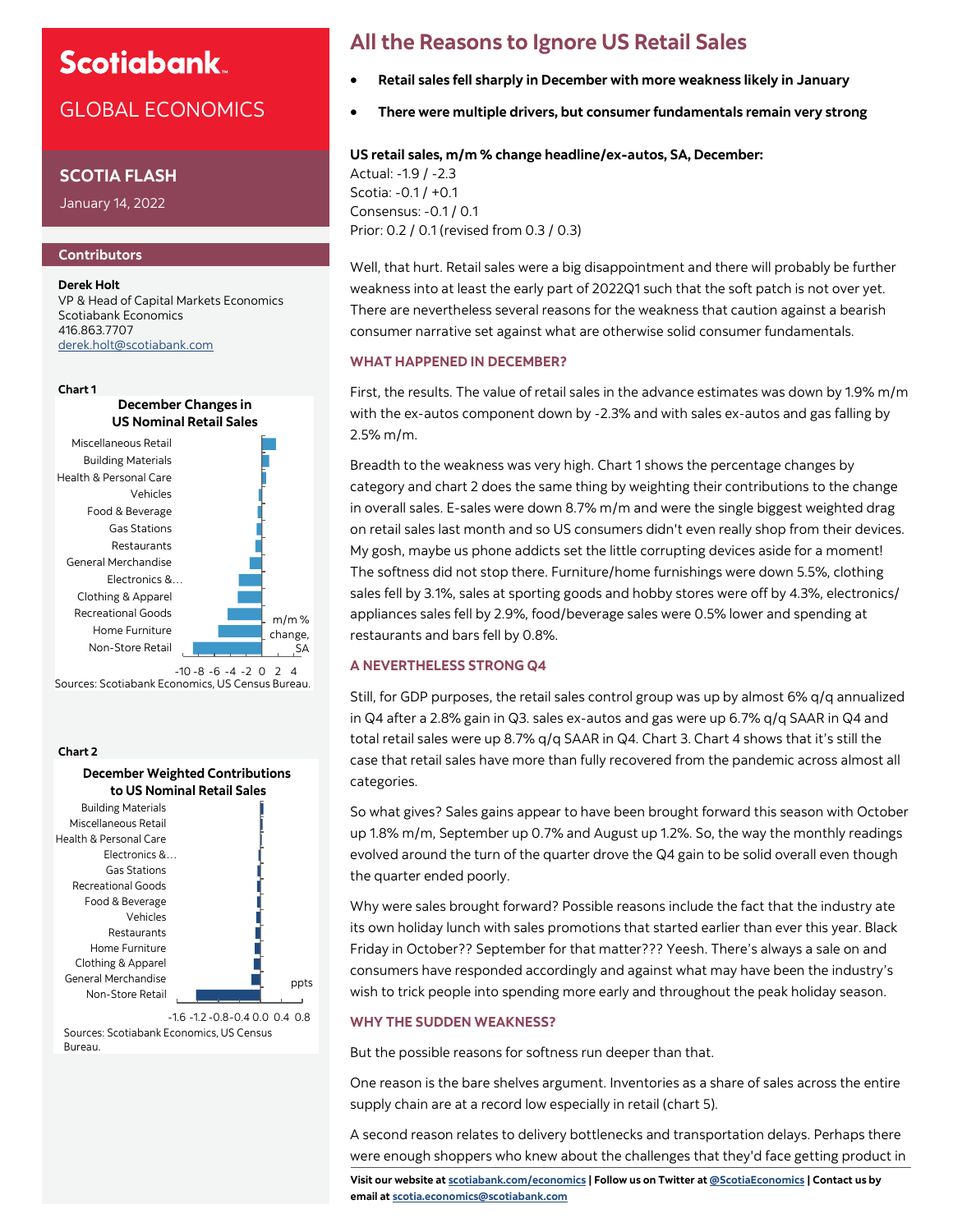# **Scotiabank**

# SCOTIA FLASH

January 14, 2022

time into the holiday shopping season that they behaved by shopping earlier. **Chart 3 Chart 4** 

A third reason is the probable rotation toward spending on higher contact services as the delta variant subsided. Most of that activity is not captured in retail but will be captured in total consumption for December toward month-end. Airfare, haircuts, lodging, sporting/concert tickets etc etc are all not captured in retail.

## **WHERE TO FROM HERE?**

I'm still of the belief that the consumer fundamentals are sound. Unfortunately, January's sales are likely to be rather poor and maybe February as well due to the omicron

variant particularly on services. Online sales may pick-up in this period. My hope is that the way Q1 evolves will set up a bonanza into Q2 when winter weather and omicron both break.

- 1. Debt payments as a share of disposable income are at a record low back to data that began in 1980. Americans spending only 9% of their after-tax disposable income on debt payments?? They had already brought this figure lower before the pandemic and the 'make households whole' policies of the pandemic (as labelled by folks such as St. Louis Fed President Bullard) have pushed this figure even lower (chart 6).
- 2. Net worth has been growing very strongly. No, it's not just billionaires as Bernie, Warren and AOC would have us believe. It's you. The homeowner. The mainstreet equity holder (chart 7).
- 3. Most of the stimulus cheques and accelerated child benefit payments have been stockpiled on household balance sheets. Cash and deposit holdings are up by trillions in the pandemic (chart 8).
- 4. We're likely at or very near (imo beyond) maximum employment. Wage gains have been picking up. Inflation is eating into wages now, but I'd expect positive real wage gains going forward plus add in benefits.



Electronics & Appliances Restaurants Health & Personal Care Home Furniture General Merchandise Clothing & Apparel Food & Beverage Vehicles Non-Store Retail Building Materials Miscellaneous Retail Gas Stations Recreational Goods



0 10 20 30 40 Sources: Scotiabank Economics, US Census Bureau.

**US Retail Sales Recovery to** 

#### **Chart 5**

**US Inventory-to-Sales Ratio at Historic Lows** Ratio Retail



Sources: Scotiabank Economics, US Census

5. Overall, place the nasty data into the end of Q4 in the context of what I think is a mixed picture to read versus that still keeps alive prospects for a very positive consumer picture on a trend basis going forward.





Sources: Scotiabank Economics, Bloomberg, Federal Reserve.







## Global Economics 2